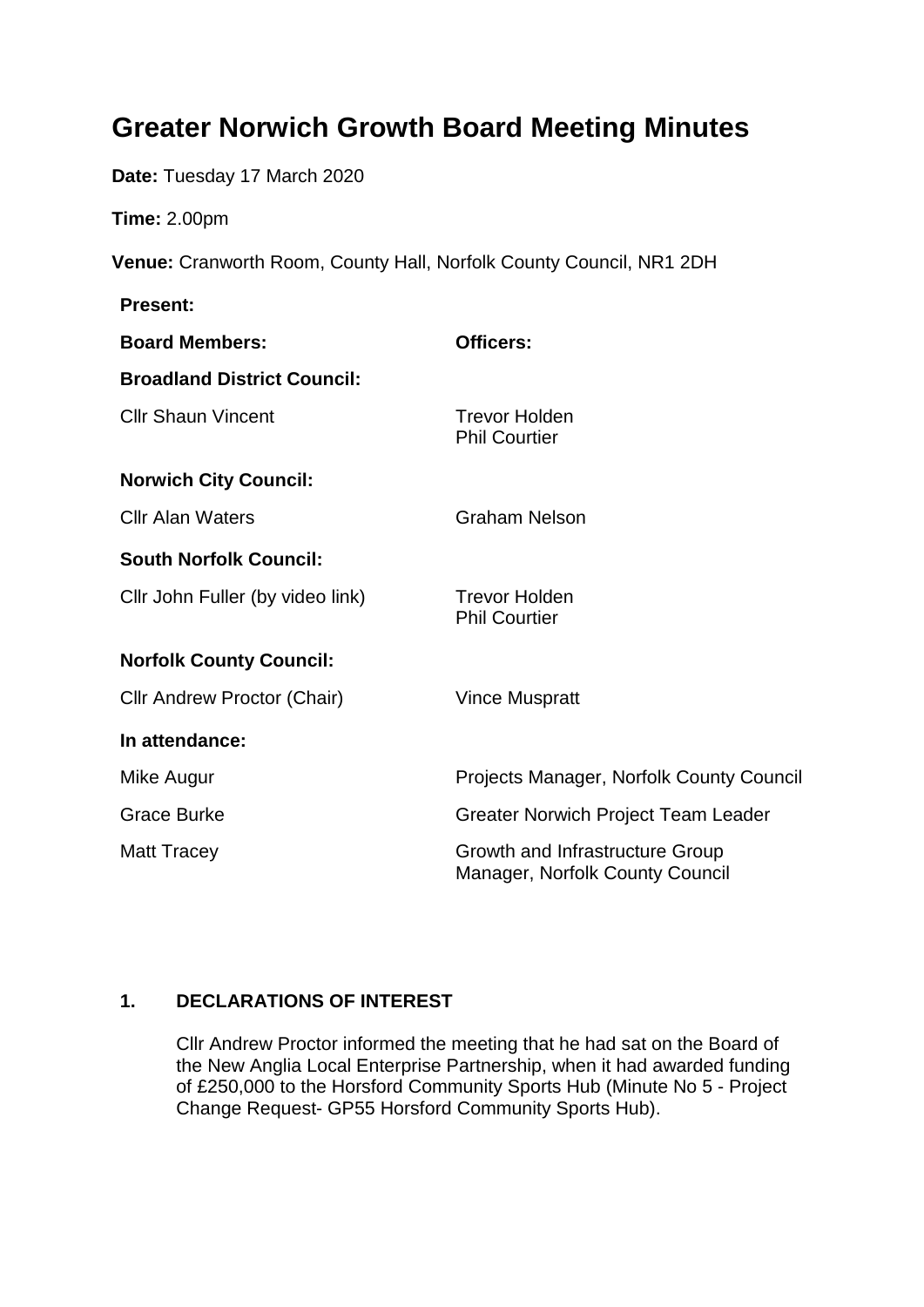### **2. MINUTES**

The Minutes of the meeting held on 25 November 2019 were confirmed as a correct record.

#### **3. INFRASTRUCTURE INVESTMENT FUND PROJECT SHOWCASE, GP51 GREEN INFRASTRUCTURE ACCESS FOR ALL.**

The Board was given an update on the project, which aimed to unlock a number of green infrastructure schemes over a five year period within a budget of £150,000.

Green Infrastructure trails across the Greater Norwich area had been audited for both powered wheelchair use and general accessibility and to identify the improvement works necessary to allow such access. The funding was spread across five years with new 'access improvement' projects being identified each year.

The first tranche of works were access improvements to the full length of the Boudicca Way. Match funding from landowners and businesses along the route had then been accessed to address areas where disabled access was difficult. These included: kissing gates, bridge repairs, reinstating rights of way, new fingerposts, resurfacing and drainage work. Feedback and comments received following the work had been positive and complaints had been reduced.

Although there was no data available on the number or type of users prior to the work, monitoring equipment installed since the improvements had been completed had recorded 50,000 users. Use of the footpath would continue to be monitored.

The next main project would be the Wherryman's Way. Works would also be carried out in the Diss and Harleston areas.

#### **4. ANNUAL GROWTH PROGRAMME 2020/21**

The report presented the Greater Norwich Annual Growth Programme, which set out the projects that were prioritised for delivery in 2020/21 and were to be funded either wholly or in part by the Infrastructure Investment Fund.

The Annual Growth Programme was assembled from the Five Year Infrastructure Investment Plan, the draft of which was agreed by the Board on 25 November 2019. The finalised Investment Plan was then agreed by the three individual Cabinets in February 2020.

It was noted that the library self-access improvements had been completed; but it could not be confirmed if this had led to an increase in user numbers at this stage. The Board would be provided with a response on this issue via email.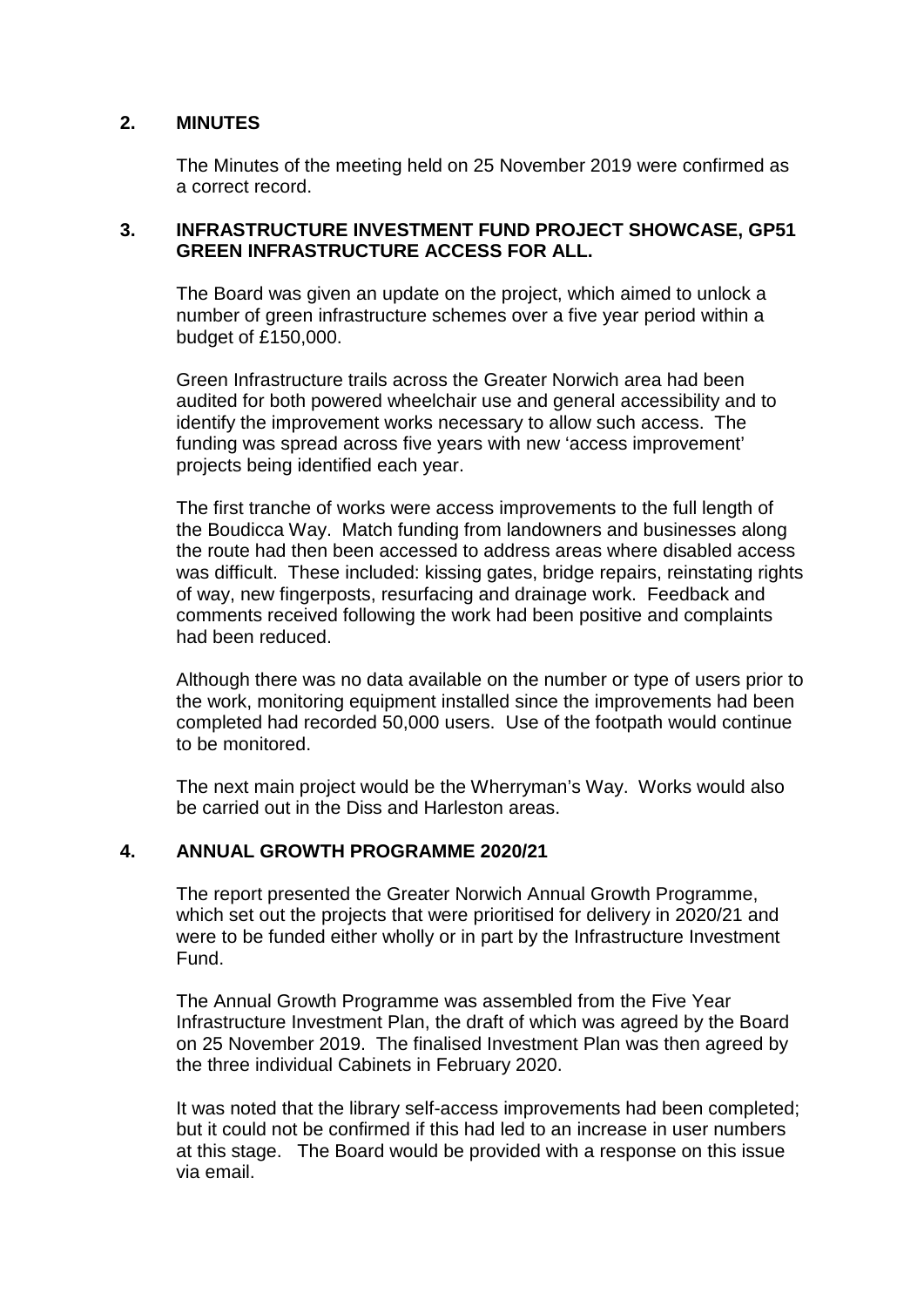The Chairman noted that education infrastructure provision had led to much discussion at the 25 November 2019 meeting and he asked the Board to note the additional £2million to support the development of the Ormiston Victory Academy allocated in the Annual Growth Programme.

#### **RESOLVED**

To agree the Greater Norwich Annual Growth Programme 2020/21.

#### **5. PROJECT CHANGE REQUEST- GP55 HORSFORD COMMUNITY SPORTS HUB**

The report presented a request for £124,277 in additional funding from the Community Sports Hub in Horsford (also known as the Nest).

The Board was advised that the project would be scaled down from the original proposal, as the roof over the 3G artificial pitch was no longer necessary, as Norwich Airport had removed its objection to floodlighting. Despite this, the project was still delivering significant outcomes. The Community Hub had also been very proactive in securing funding for the project from elsewhere raising £3.5million, as well as £500,000 in funding from Norwich City Football Club.

In response to a query, it was confirmed that the project was viable and progressing well and whilst staff security of employment could not be guaranteed, phase one was already completed and hosted thousands of participants every year. The Hub also did a lot of work with safeguarding the vulnerable and disadvantaged; for example those who might be in danger of getting involved in County Lines.

It was noted that the scheme was underfunded by £289,277 and that the additional £124,277 CIL contribution would be matched funded and would cover most of this sum.

The Board was advised that the Hub would make an important contribution to the sports facilities envisaged for the growth planned for north of the City.

It was **AGREED** that a meeting of the Greater Norwich Growth Board would be held at the Community Sports Hub.

#### **RESOLVED**

To agree the project change request, increasing the IIF allocation for GP55 Horsford Community Sports Hub by an additional £124,277.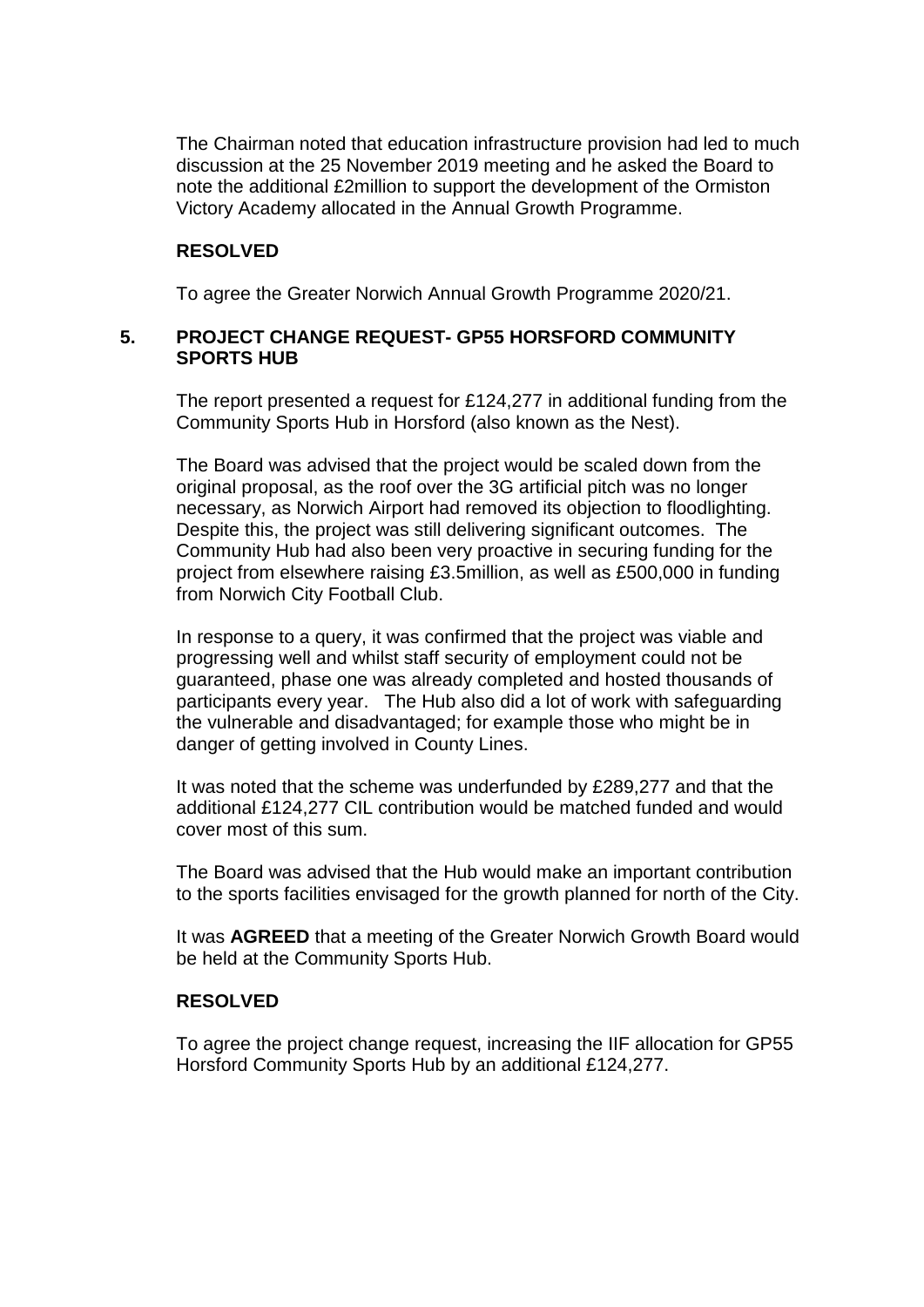#### **6. GNGB'S FINANCIAL MODEL- CIL INCOME, INFRASTRUCTURE INVESTMENT FUND AND CITY DEAL**

The report provided an overview of the Board's various financial commitments and opportunities and had been drafted at the request of the Cllr Fuller in order to understand the opportunities that the Greater Norwich Growth Board had to access funding for strategically important projects.

As at 31 March 2019, the Greater Norwich authorities had collected over £15.6 million of pooled Community Infrastructure Levy (CIL) funding since 2014, which formed the Infrastructure Investment Fund (IIF).

To March 2019, £6.757 million of the IIF had been committed to projects and £6 million to education in the Greater Norwich area.

It was estimated that by the end of 2025 cumulative CIL receipts would total £65 million.

The Board had signed a City Deal with Government, which allowed it to borrow up to £80million from the Public Works Loan Board. The borrowing was initially allocated to the following projects:

- £40million for Broadland Northway
- £10 million for the Long Stratton bypass
- £10million for the central Norwich road scheme
- £20 million to establish the Local Infrastructure Fund

To date, only the £40million for the Broadland Northway has been borrowed It was noted that funding required for the Long Stratton bypass would be subject to negotiation with the developer and the County Council.

#### **RESOLVED**

To

- i. Note the finances, which we anticipate, will be available to the Board through CIL collection up to March 2025.
- ii. Note the current draw down schedule for the Public Works Loans Board borrowing as agreed through the City Deal.
- iii. Instruct the Infrastructure Delivery Board to prepare an updated City Deal Borrowing schedule, reconfirming the projects allocated to the remaining £20m of strategic infrastructure investment borrowing.

## **7. GREATER NORWICH PROJECT TEAM RESOURCE UPDATE**

The Board was informed that following the departure of Joe Ballard in late 2019 a review of the structure of Greater Norwich Project Team had been undertaken.